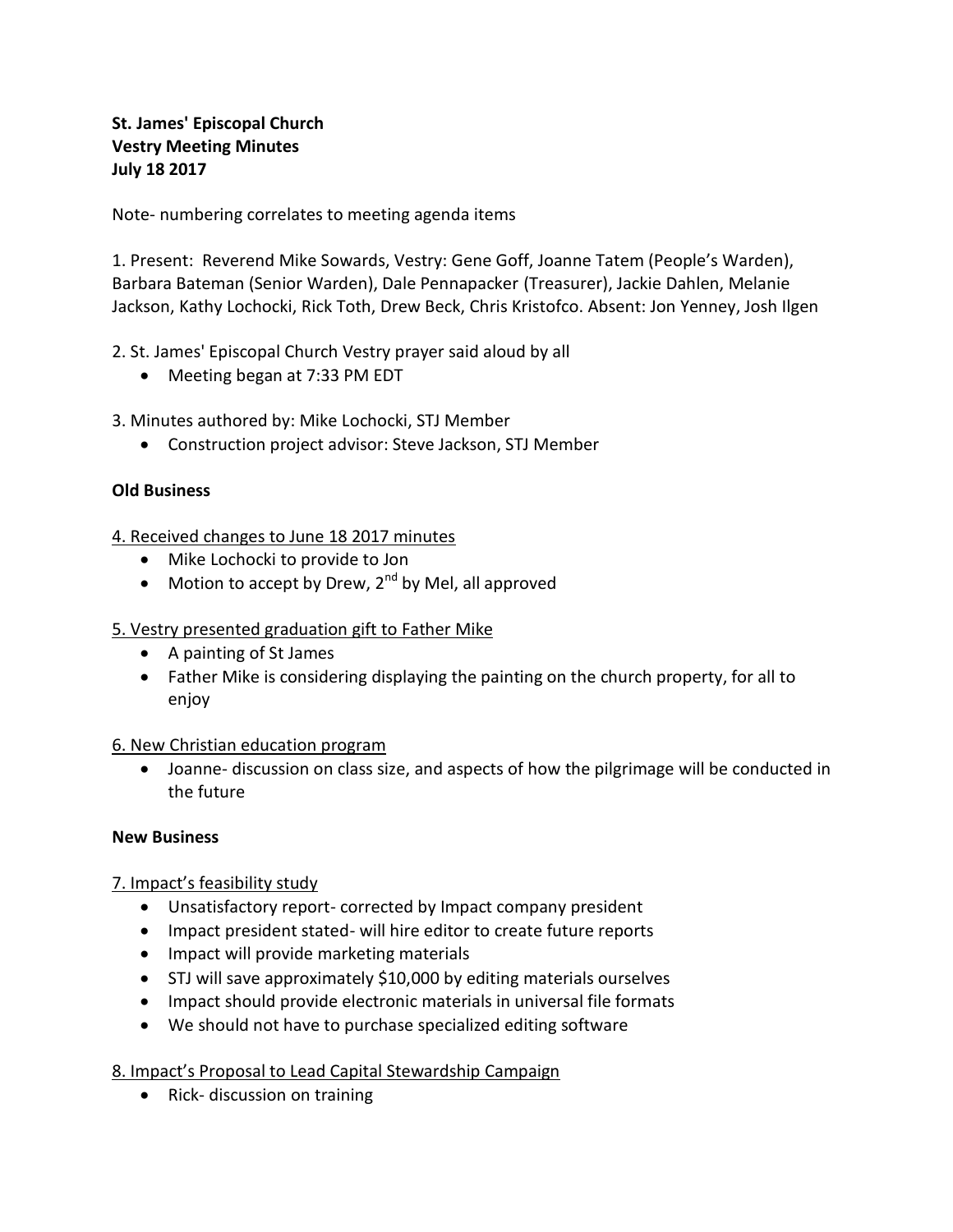- Dale- bad experience in past with church personnel running campaign, highly recommends hiring Impact, Impact should provide milestones with dates and a project plan
- Drew- should start in January, due to STJ pledge campaign conducted in the fall
- Joanne- requested sample campaign program, and number of people involved and who
- Father Mike- Impact needs a 6-week lead time, will send vestry memo with revised contract
- Motion to approve \$27,000 by Joanne, Dale  $2^{nd}$ , all approved. To be charged to account 5031001 – Strategic Planning.

### 9. Proposal from GKO Architects for Architectural / Engineering services in support of Outreach House project

- Joanne- discussion on who will work with GKO, is this the complete cost: Father Mike said yes
- All, discussion on bid services- GKO will make recommendations to vestry on who will bid
- Drew- requested to receive documentation on process of construction aspects
- Rick- suggested having working space available to show people what the outreach house is and what we do
- Father Mike- we should focus and communicate one mission: to provide nonperishable goods to our clients, we (the vestry) are the bid review and approval committee
- Motion to give Steve Jackson voice, all approved
- Steve- provided the following addendum, "The description of the architect's role as described in the "clerk of the works" description be included in the proposal/contract.", stated GKO will provide design docs, construction docs and diagrams
- Drew- discussion people to review contracts, lawyers will review
- Motion to accept proposal for \$79,500 with addendum provide (above) by Steve, including a billing schedule and includes all work unless there is a change in the scope by Dale, Rick  $2^{nd}$ , all approved. To be charged to account 5031001 – Strategic Planning.

# 10. Proposal from CMC Engineering for Engineering Services in support of Outreach House project

- Steve- time & material will occur due to changes required from township meetings, proposal should include at least 1 revision for each operation, fee details should be provided, describe what is not included
- Joanne- is concerned that the cost is not actual
- Motion to approve \$39,890 with addition of 1 revision for each operation, detailed fees and describe what is not included, by Drew, Mel  $2^{nd}$ , Joanne abstained, all except Joanne approved
- Father Mike to send vestry memo after collecting obtaining info in the motion above
- $\bullet$  Motion to receive vestry memo and the approve by Joanne, Chris 2<sup>nd</sup>, all approved. To be charged to account 5031001 – Strategic Planning.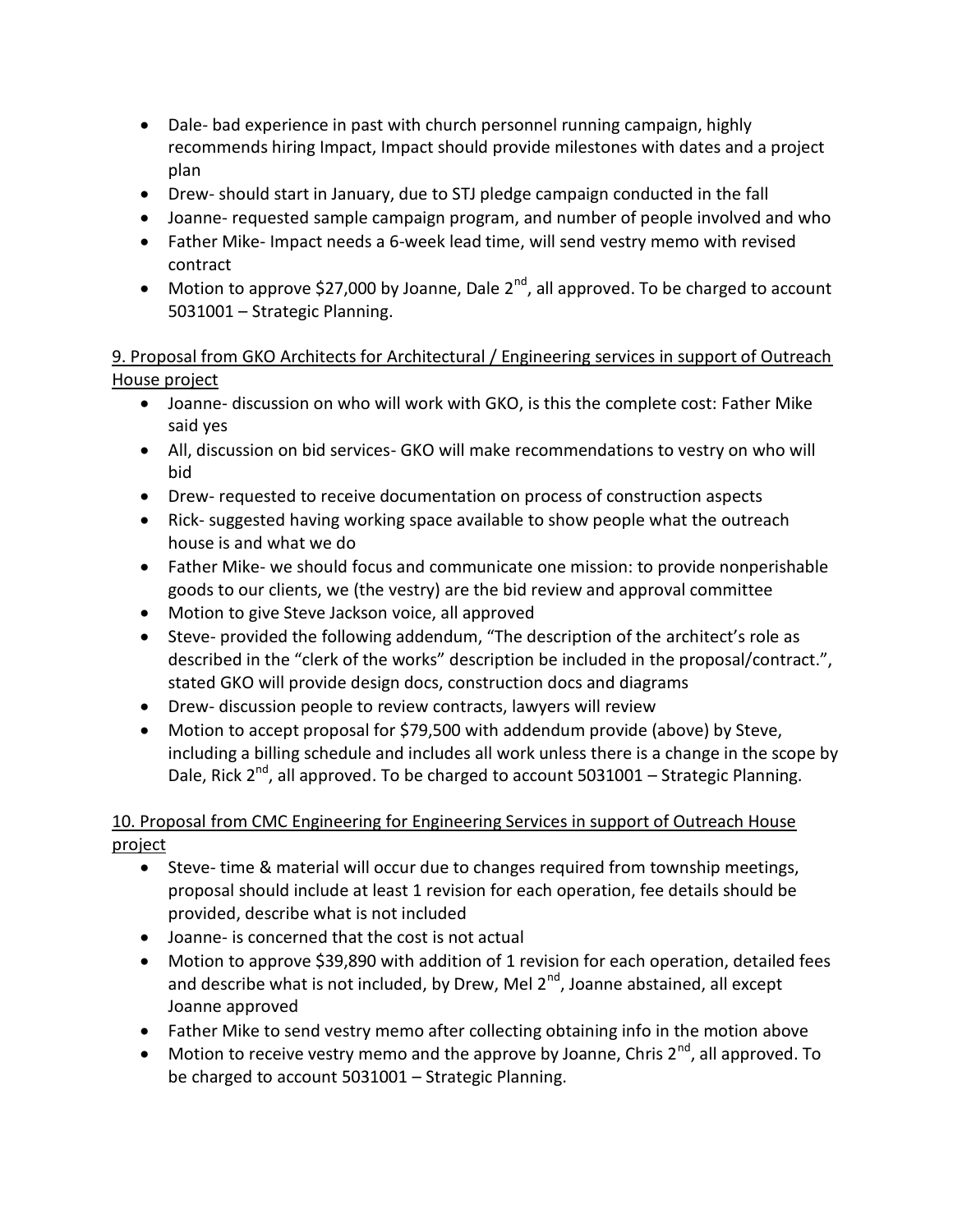### 11. Deacon assignment

- Father Mike- asked bishop for deacon to provide pastoral care, to visit sick members, will have to pay mileage of approximately \$5,000 per year. To be charged to account 5112007 – Supply Clergy.
- $\bullet$  Motion for Father Mike to accept deacon if bishop calls with offer by Gene, Rick 2<sup>nd</sup>, all approved

### 12. Mutual ministry recap

- Joanne- next steps, proposal that each commission set 2-3 main objectives for the year, a good way to reflect on progress
- Motion to accept, all accepted assignment

## 13a. Outreach

- Focus on mission, no mission creep
- Grant process step 1- present grant idea to vestry prior to proceeding

### 13b. Finance

 Motion to purchase \$50,000 of mutual fund VTV and \$40,000 of mutual fund VDADX on recommendation of investment committee by Joanne, Drew 2<sup>nd</sup>, all approved

### 13c. Communications

- Reported on new web site- vestry photos and email addresses for web site
- Fall social- catered and potluck, stereo for music, bring yard games, invite new comers

### 13d. Parish Life, Buildings & Grounds, Member Ministry

- Joanne- Casserole belongs to Member Ministry
- Father Mike- thankful for donations left in wills- some to be allotted for property maintenance and investments
- Next buildings and grounds meeting-August 2

## 13d. Continued, Rick- Buildings and Ground

- Parish hall- shades to be cleaned, painting to begin this week, usable during painting
- New globes will arrive at end of month, old globes are available or will be trashed
- Received new fire extinguishers
- Outlet replaced in daycare
- Motion to fix cemetery wall for \$7,800, and cemetery gate columns for \$8050 by Barbara, Joanne  $2^{nd}$ , all approved. Dale provided account number 5031302 – Capital Improvement.
- Motion to repair basement wall water leak by Basement Waterproofing Systems for \$10,000 (not to exceed \$11,000), expert approval by Steve Folk, by Barbara, Gene 2<sup>nd</sup>, all approved. Dale provided account number 5031002 – Capital Improvement.